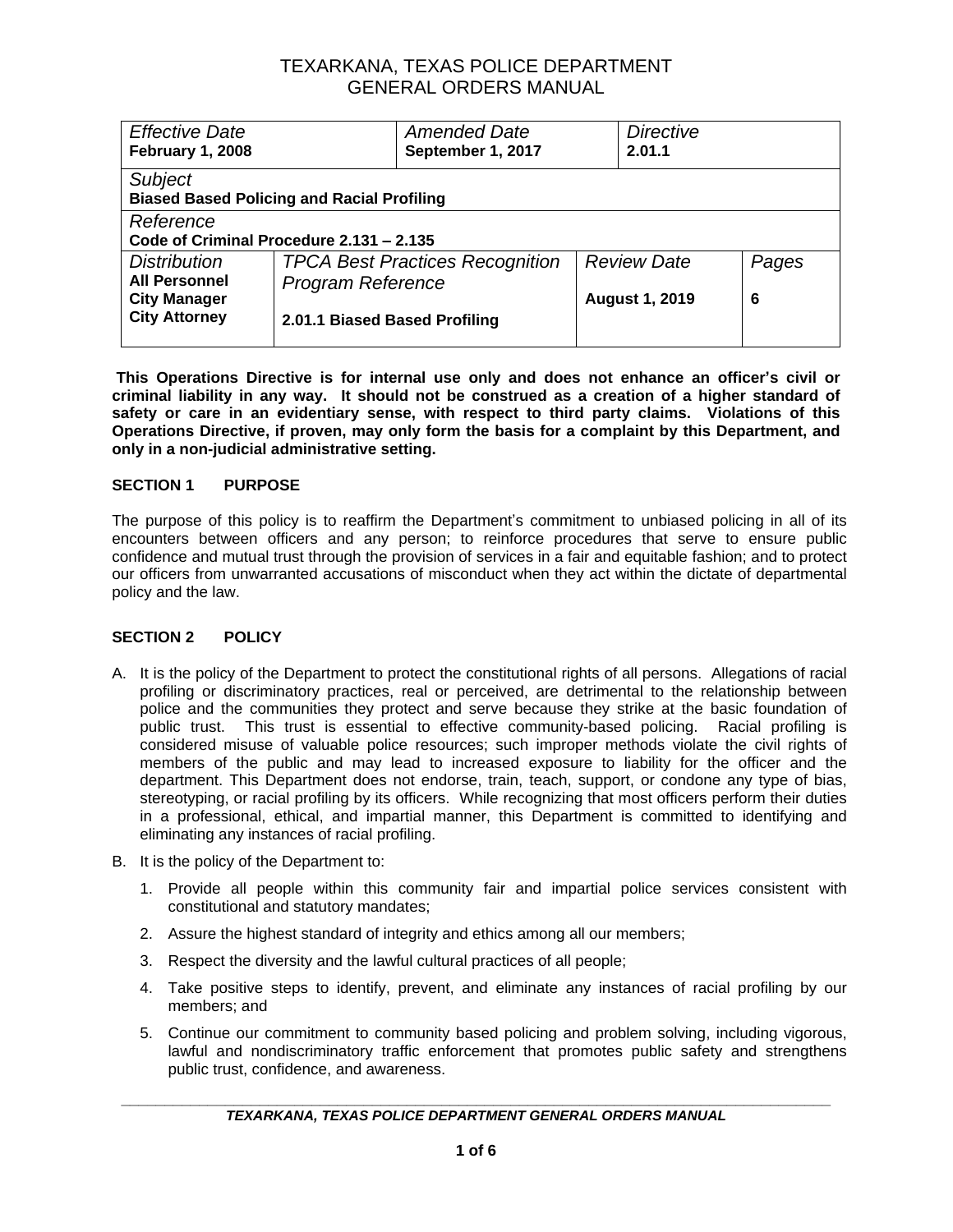| Directive      | Subject                                           |
|----------------|---------------------------------------------------|
| $\perp$ 2.01.1 | <b>Biased Based Policing and Racial Profiling</b> |

- C. It is the policy of the Department to police in a proactive manner and to aggressively investigate suspected violations of law. Officers shall actively enforce local, state and federal laws in a responsible and professional manner without regard to an individual's race, gender, age, ethnicity, ethnic background, sexual orientation, religion, economic status, cultural group, national origin or any other identifiable group. Officers are strictly prohibited from engaging in racial profiling as defined in this policy. This policy shall be applicable to all persons, whether drivers, passengers, or pedestrians.
- D. Officers shall conduct themselves in a dignified and respectful manner at all times when dealing with the public. The Department will honor the right of all persons to be treated equally and to be free from unreasonable searches and seizures.

#### **SECTION 3 DEFINITIONS**

**Racial Profiling** is defined as a law enforcement-initiated action based on an individual's race, gender, age, ethnicity, ethnic background, sexual orientation, religion, economic status, cultural group, national origin or any other identifiable group rather than on the individual's behavior or on information identifying the individual as having engaged in criminal activity. The term is not relevant as it pertains to witnesses, complainants, persons needing assistance, or other citizen contacts.

Examples of racial profiling include, but are not limited to, the following:

- a. Citing a driver because of the cited driver's race, ethnicity, or national origin, or
- b. Detaining the driver of a vehicle based on the determination that a person of that race, ethnicity, or national origin is unlikely to own or possess that specific make or model of vehicle.
- c. Detaining an individual based upon the determination that a person of that race, ethnicity, or national origin does not belong in a specific part of town or a specific place.

**Gender Profiling** is defined as a law enforcement-initiated action based on an individual's gender rather than on the individual's behavior or involvement in criminal activity.

**Race or Ethnicity** is defined as a particular descent and includes the following categories:

- a. Alaska native or American Indian;
- b. Asian or Pacific Islander
- c. Black
- d. White
- e. Hispanic or Latino.

**Pedestrian Stop** is defined as an interaction between a peace officer and an individual traveling on foot who is being detained for the purpose of a criminal investigation in which the individual is not under arrest.

**Traffic Stop** is defined as a vehicle stop where a peace officer stops a motor vehicle for an alleged violation of law or ordinance regulating traffic.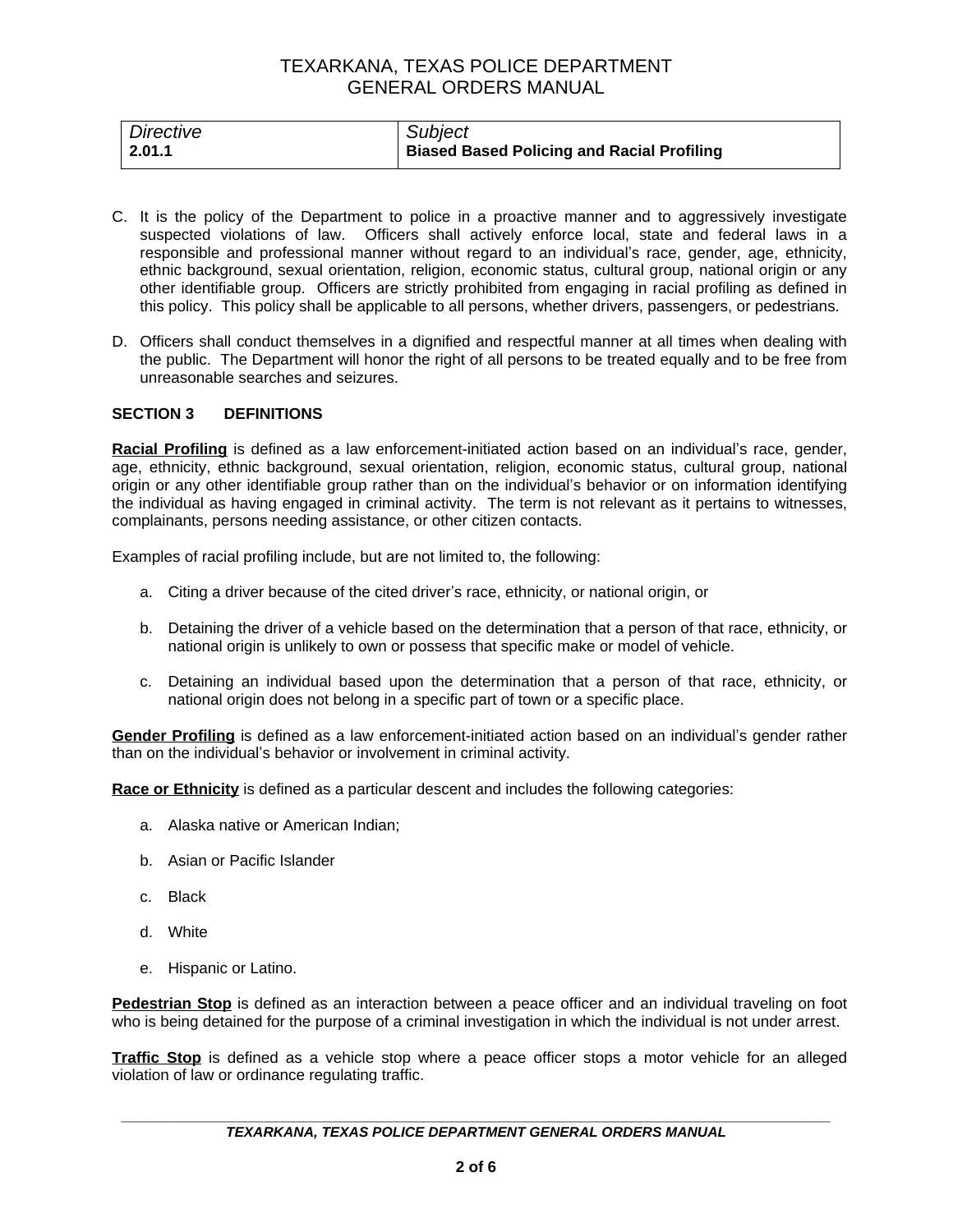| Directive | Subject                                           |
|-----------|---------------------------------------------------|
| 2.01.1    | <b>Biased Based Policing and Racial Profiling</b> |

**Probable Cause** is defined as more than bare suspicion; it exists when the facts and circumstances within the officer's knowledge and of which they have reasonably trustworthy information are sufficient in themselves to warrant a person of reasonable caution to believe that an offense has been or is being committed.

**Reasonable Suspicion** is defined as specific, articulable facts leading a reasonable police officer to believe a crime might be occurring. Reasonable suspicion is less than probable cause, but more than a mere hunch. Reasonable grounds for suspicion depend on the circumstances in each case. There must be an objective basis for that suspicion based on facts, information, and/or intelligence.

**Search** is an examination or exploration of an individual's house, premises, vehicle or person to discover stolen property, contraband or other items that may be evidence of a crime.

**Search incident to arrest** is a full search of an arrested person and of the vicinity around him or her. The search is conducted for officer safety and to prevent the destruction of evidence.

**Consent search** is a search permitted by a person with apparent authority to allow the search. To be valid, consent must be voluntary and intelligent, based on a totality of circumstances. Voluntary means that the consent was not forced or coerced. Intelligent means the person giving consent must know what he or she is doing.

**Frisk** is defined as a limited search or patting down of a suspect's outer clothing for the purpose of officer safety. A frisk must be based on reasonable suspicion that the suspect is armed with a deadly weapon, and that if he is not searched and disarmed, harm will come to the officer or another person. A limited search or frisk of an automobile after a valid stop is permissible if the officer has reasonable suspicion the suspect is dangerous and might gain immediate control of a weapon. The search is limited to the areas in which a weapon may be placed or hidden.

**Inventory** is an administrative process by which items of property in an impounded vehicle are listed and secured. An inventory is not a search and should not be used as a substitute for a search. The specific objectives of an inventory are to protect the property of the defendant, to protect the police against any claim of lost property, and to protect police personnel and others from any dangerous instruments.

### **SECTION 4 PROCEDURES**

- A. COMPLAINTS
	- 1. Any person may file a complaint with the Department if they believe they have been stopped or searched on the basis of their race, ethnicity, national origin, or gender. No person shall be discouraged, intimidated, or coerced from filing such a complaint, or discriminated against because they have filed such a complaint.
	- 2. A complaint from a citizen regarding racial profiling may be made to any Department supervisor or, if available, to the Office of Professional Responsibility. All complaints received shall be forwarded in writing through the chain of command to the Office of the Chief of Police.
	- 3. In addition to the written complaint, the supervisor receiving the complaint shall obtain the video recording from the officer's vehicle and cause a copy to be made onto a recordable CD or DVD disc. The supervisor shall label the video disc, indicating the unit number and date and time the disc was made. The copy of the video recording will be forwarded through the chain of command to the Office of the Chief of Police. A copy of video of all incidents in which racial or gender profiling is alleged shall be retained with the investigative file. A copy of the video shall be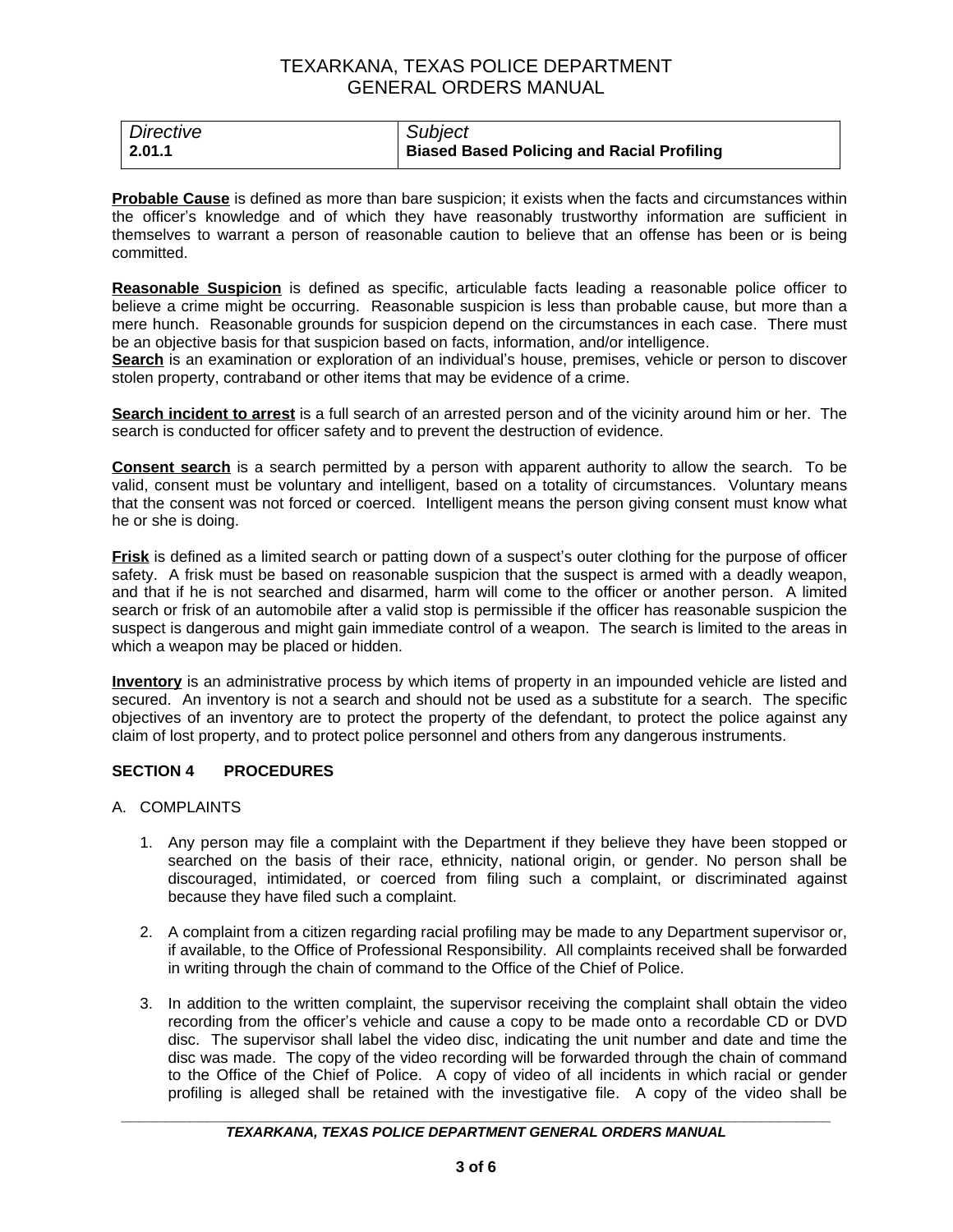| Directive      | Subject                                           |
|----------------|---------------------------------------------------|
| $\vert$ 2.01.1 | <b>Biased Based Policing and Racial Profiling</b> |

supplied to the officer within five days of the date of the complaint. The Office of Professional Responsibility shall supply the video to the officer prior to taking any statements from the officer.

4. The Department shall provide education to the public concerning the complaint process. Written information regarding how a citizen may file a complaint or issue a commendation for an officer shall be made available to the public at a variety of locations, including public meetings, Central Records and Communications, City Hall, and the Police Department's office at the Bi-State Justice Building. This information shall also be available on the Department's Internet site.

#### B. RACIAL PROFILING TRAINING

- 1. Officers are responsible to adhere to all Texas Commission on Law Enforcement (TCOLE) training and the Law Enforcement Management Institute of Texas (LEMIT) requirements as mandated by law.
- 2. All officers shall complete a TCOLE training and education program on racial profiling not later than the second anniversary of the date the officer is licensed under Chapter 1701 of the Texas Occupations Code, or the date the officer applies for an intermediate proficiency certificate, whichever date is earlier. At the discretion of the Chief of Police, additional diversity and sensitivity training may be required for officers with sustained racial profiling or other discrimination complaints filed against them.
- 3. The Chief of Police, as part of the initial training and continued education for such appointment, will be required to attend the LEMIT program on racial profiling.
- 4. Supervisors shall conduct periodic roll call training regarding racial profiling issues, including implementation and enforcement of this policy.

#### C. INTERNAL MONITORING

1. Random Reviews:

As mandated in Directive 7.36.1 Digital Mobile Video/Audio Recording Equipment, Field Supervisors shall conduct reviews of the video files recorded by officers under their supervision to:

- a. Assess performance and safety practices;
- b. Ensure compliance with departmental policy;
- c. Ensure proper use of DMVR equipment; and,
- d. Identify appropriate training video.

Supervisors shall conduct a review of video files randomly each month, ensuring that each officer is reviewed at least twice during each month. Supervisors will review one traffic stop and one other video of their choosing of each officer. As part of the review, supervisors will document the number of videos created by each officer. Each shift commander shall be responsible for ensuring the video reviews are conducted and documented. A report containing the dates each officer was reviewed and the supervisor that conducted each review shall be prepared and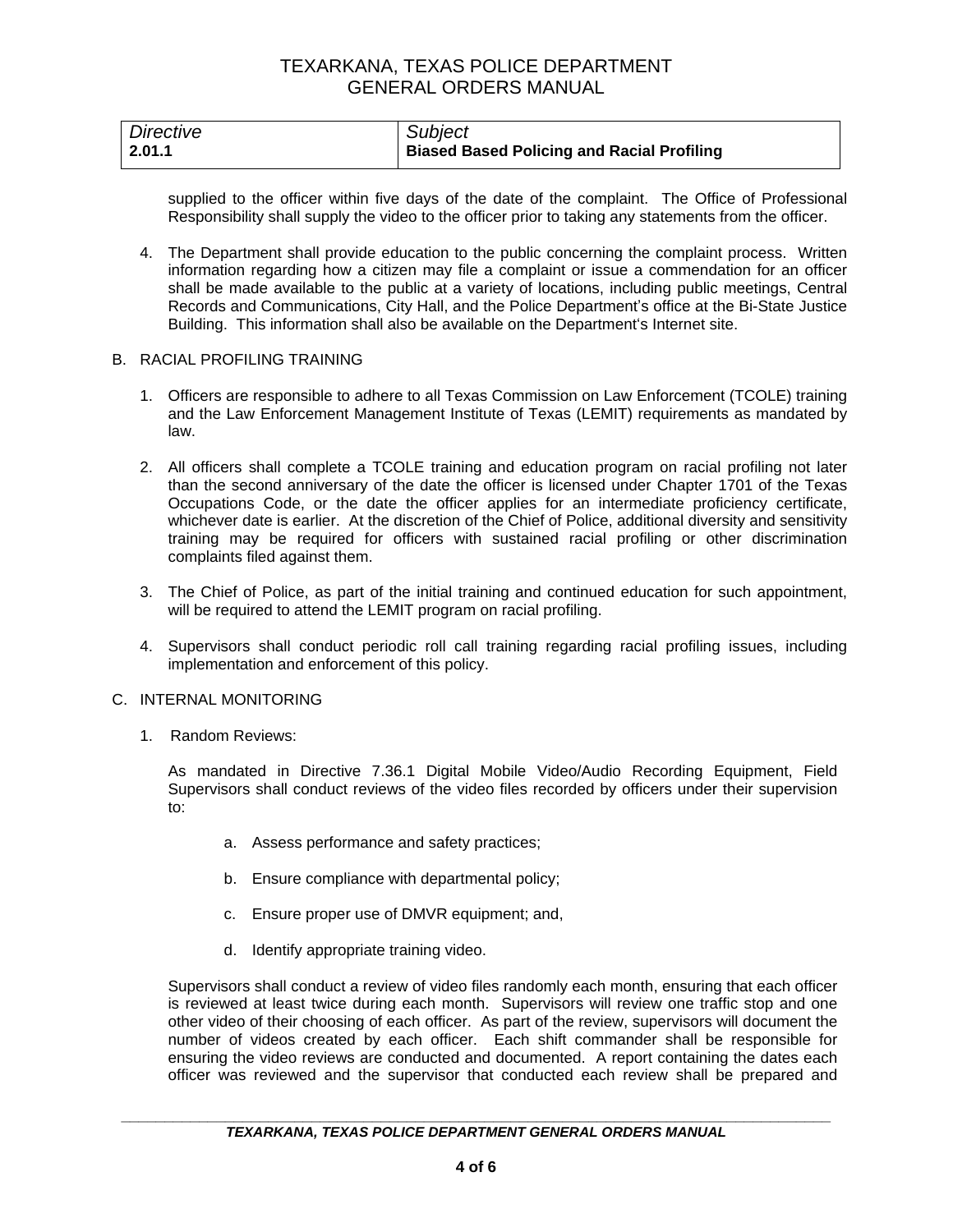| Directive | Subject                                    |
|-----------|--------------------------------------------|
| 2.01.1    | Biased Based Policing and Racial Profiling |

submitted to the Operations Division Secretary, who shall maintain a log of the reviews. Supervisors will have the random review done by the 15th of the following month.

- 2. Reviews shall occur whenever:
	- a. An officer is involved in a pursuit;
	- b. An officer is involved in a use of force recorded by the system;
	- c. A complaint is lodged against an officer; or
	- d. A supervisor articulates a reason to suspect an officer is involved in activity contrary to the mandates of the General Orders.
- 3. Video events which may be evidentiary in nature should be reviewed and properly documented.

### D. CORRECTIVE ACTION

- 1. Failure to report any observed or known violations of this policy by any Department employee shall result in corrective action being taken against the employee.
- 2. Officers found in violation of this policy or who have a sustained racial profiling complaint shall be subject to corrective action which may include: diversity, sensitivity, or other appropriate training, informal counseling, formal counselling, written reprimand, suspension from duty with or without pay, indefinite suspension, or other appropriate action as determined by the Chief of Police.

#### E. MANDATED DIGITAL MOBILE VIDEO RECORDER OPERATION

Unless the delivery of emergency police services would be prevented, an officer's personal safety would be jeopardized, or police strategy is being discussed, officers will ensure the operation of the digital mobile video recorder is conducted in accordance with directive 7.36.1.

- F. CITATION DATA COLLECTION AND REPORTING
	- 1. Each officer shall be required to collect certain information relating to all traffic stops, and shall record such information on either a citation, warning citation, field interview contact, or a Data Collection Form. In cases where no enforcement action was taken or where a custody arrest was made, it shall be necessary to complete a Data Collection Form to record the information required by the racial profiling statute. In the event that a citation is issued to an individual that is ultimately arrested, the citation will record the necessary data and eliminate the need to complete a Data Collection Form.
	- 2. The officer will document the following on the citation, written warning or Data Collection Form:
		- a. The violator's race or ethnicity;
		- b. Whether a search was conducted;
		- c. Whether the search was consensual;
		- d. Whether the race or ethnicity of driver known prior to stop;